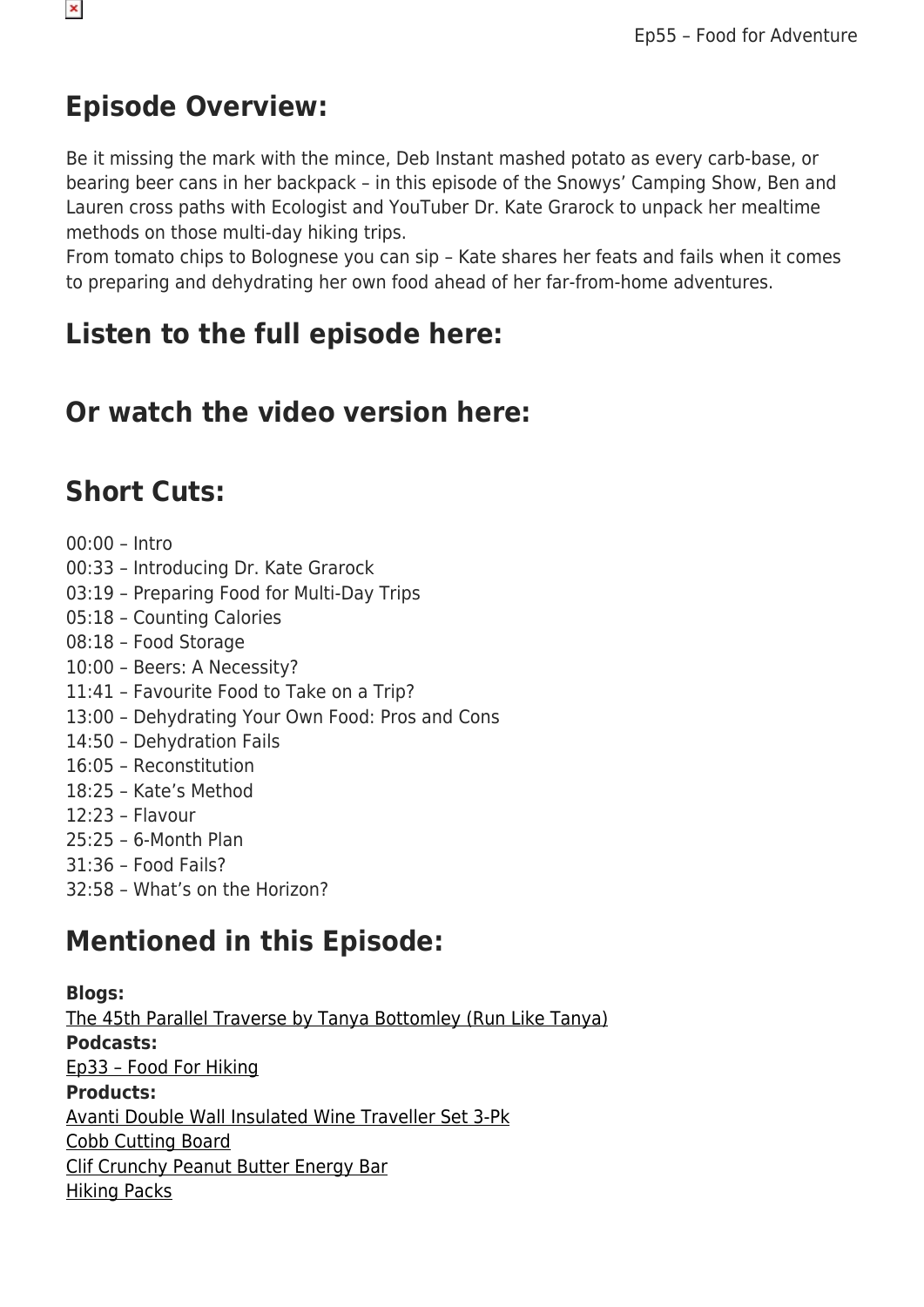[Mike's Beef Jerky – Original Wood Smoked](https://www.snowys.com.au/original-wood-smoked-90g) [AeroPress Portable Coffee Maker](https://www.snowys.com.au/aeropress-portable-coffee-maker) [Hiking Food](https://www.snowys.com.au/hiking-food) [Everest Sports Larapinta Trail Guide Book Third Edition](https://www.snowys.com.au/larapinta-trail-guide-book-third-edition) [Radix Nutrition](https://www.snowys.com.au/search?w=radix%20nutrition) [Radix Nutrition Apple, Cinnamon & Tumeric Breakfast Performance 450](https://www.snowys.com.au/apple-cinnamon-turmeric-breakfast-performance-450) [Back Country Cuisine Cooked Breakfast](https://www.snowys.com.au/cooked-breakfast) [Dometic 12/240-Volt Vacuum Sealer](https://www.snowys.com.au/dometic-12240v-vacuum-sealer) [Hiking Cutlery](https://www.snowys.com.au/search?w=hiking%20cutlery) [Hiking Shoes](https://www.snowys.com.au/search?w=hiking%20shoes) **Other:** [Kate Grarock – Instagram](https://www.instagram.com/kategrarock/) [Kate Grarock – YouTube](https://www.youtube.com/c/kategrarock) [Kate Grarock – Website](http://www.australianhiking.com/) [Facebook Forum – Dehydrating Divas and Dudes](https://www.facebook.com/groups/937950979564072)

#### **Introducing Dr. Kate Grarock**

 $\pmb{\times}$ 

In a previous episode, [Ep33 – Food for Hiking,](https://youtu.be/HTXGQatrUG0) Ben and Lauren detailed the most ideal foods for hiking trips, covering weight, calory content, and convenience. Here, our outdoor experts aim to flesh out the discussion, touching more on how plan, pack, and dehydrate food for multi-day trips.

To do so, they talk with ecologist and YouTuber Dr. Kate Grarock, discoverable on [Instagram](https://www.instagram.com/kategrarock/) and [YouTube](https://www.youtube.com/c/kategrarock) as @kategrarock, or through her website at [Australianhiking.com](http://www.australianhiking.com/).

### **Preparing Food for Multi-Day Trips**

Essentially, this depends on the style of trip Kate is planning, where those solo or fast-paced often see meals taking the back seat. On the other hand, there's a little more [wine](https://www.snowys.com.au/double-wall-insulated-wine-traveller-set-3pc?c=Rose+Gold) and [cheese](https://www.snowys.com.au/bamboo-cutting-board) involved when travelling with her partner!

On solo trips, Kate tends to simply snack on scroggin instead of a meal-like lunch. While she first recommends not to pack too much, she also notes to assess what's left in your packs after a hiking trip and therefore what can stay behind next time. On longer trails, Kate tends to hone in on the finer details of preparation – such as the contribution of her weight and height, the distance of the walk, and the calory content of her food.

# **Counting Calories**

Ben tells Lauren and Kate about his first lengthy hike, where he just managed to scrape through with the rations of food he allocated himself. On the other hand, Kate's experience with calory counting has so far been relatively successful, beefing up enough dehydrated food for 14 days as she tackled the Larapinta Trail.

For long but lightweight hikes, it's recommended to carry small volumes of [calory-dense](https://www.snowys.com.au/crunchy-peanut-butter-energy-bar) [foods.](https://www.snowys.com.au/crunchy-peanut-butter-energy-bar) Ben's example is peanut butter on small chocolate chip cookies for lunch, plus a decent meal at the end of the day. Kate also recommends freeze-dried cheese which, while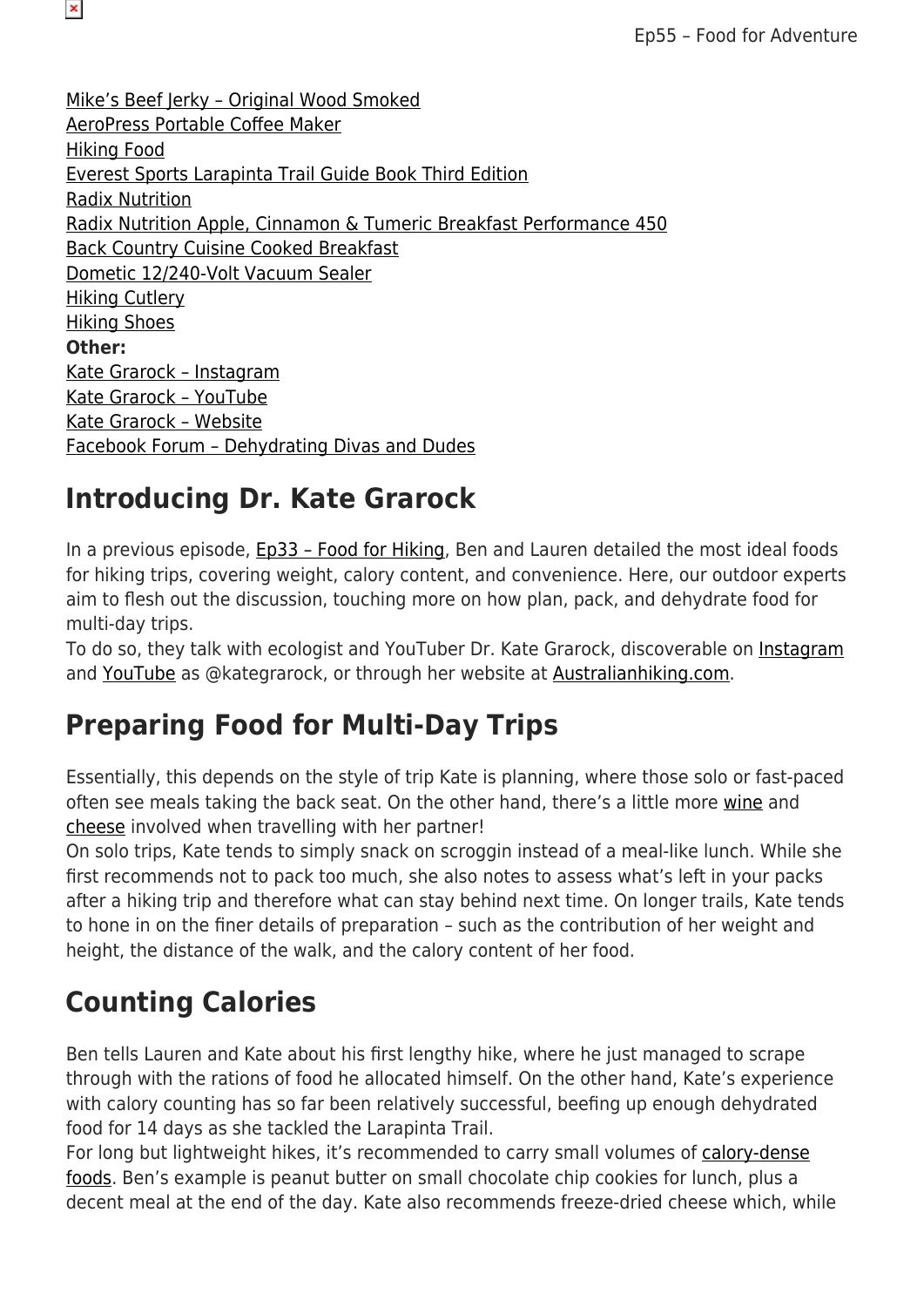crunchy in texture like a crouton, is packed with flavour – and calories! Not quite the same as dehydrating, the freeze-dried method is a fascinating process that involves removing the moisture from the food while maintaining its shape.

#### **Food Storage**

In the pack-stack-and-store process, Kate segregates and numbers her meals by day (e.g. Lunch 1, Dinner 1, Lunch 2, etc.), stashing the food she'll consume first higher up in her [pack](https://www.snowys.com.au/search?w=hiking%20packs) and what she plans to eat later in the trip towards the base. Similar to Ben, Kate uses, washes, and re-uses Ziploc bags regularly as part of her food storage method. She recommends preparing food at home wherever possible (where clean surfaces are more readily available), as well as keeping its total weight to roughly 700 grams per day.

### **Beers: A Necessity?**

We all love to crack a cold one under the canvas following a day on the trails - but Ben points out that a beer in your [backpack](https://www.snowys.com.au/search?w=hiking%20packs) is an extra 400 grams to bear!

Kate admits that at least one of the reasons she became interested in ultra-light hiking was because all that beer on her back was so heavy… and there must be a way she can still incorporate it into her load! Using the insulated plastic wrap found meal kits, Kate bundles her beer cans during transit and cools them down in a cold stream nearby her pitstop, before she cracks the top and kicks back on the rocks.

On the other hand, Ben mentions powdered beer as an option… of which Kate confirms would only be consumed for the sake of claiming to be enjoying a beer after a tackling the switchback (not for the sake of the flavour)!

 $\pmb{\times}$ 

Kate cools down her beer cans in a cold stream nearby, before she cracks the top and kicks back on the rocks. Credit: Kate Grarock

# **Favourite Food to Take on a Trip?**

In addition to her homemade [beef jerky,](https://www.snowys.com.au/original-wood-smoked-90g) Kate admits that one of her favourite foods to enjoy on a hiking trip is Mee Goreng… often for breakfast! On this savoury note, one of her most routinely, home-prepared meals is spaghetti Bolognese… which, on the occasion she forgot to pack her cutlery, once needed to be reworked and consumed as a soup instead! She may not be a traditional porridge-in-a-pot person, but Kate enjoys her morning coffee as much as anyone too. As well as a trusty [coffee filter,](https://www.snowys.com.au/aeropress-portable-coffee-maker) Kate describes her attempt at 'cowboy coffee', a traditional camping method involving filling a pot of water with coffee grounds, bringing it to the boil, and using egg shells to assist with settling the grounds at the base. This left coffee grounds peppered across her teeth… which Ben and Lauren suggest is the real reason she solo hikes!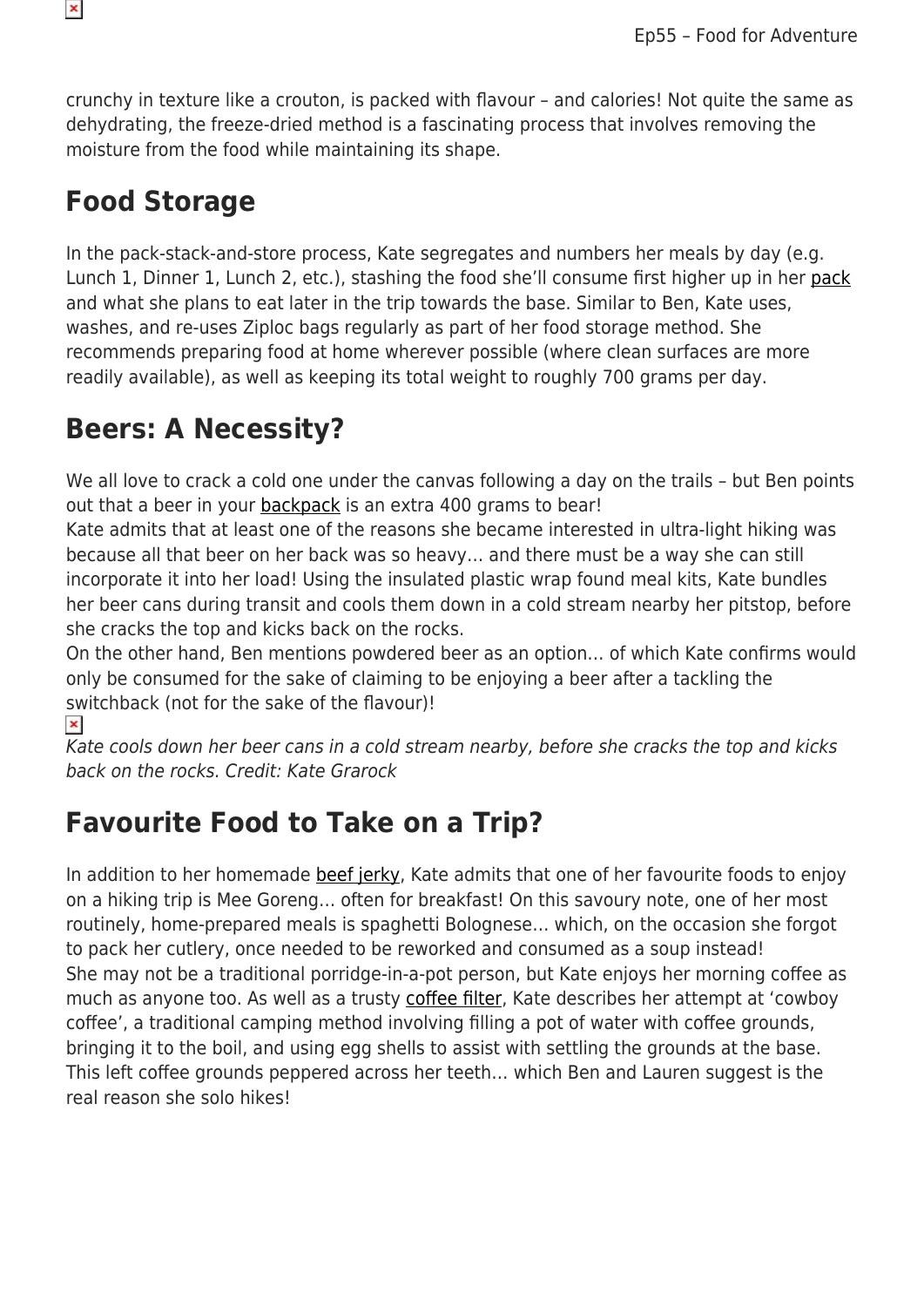

# **Dehydrating Your Own Food: Pros and Cons**

Kate's initial interest in dehydrating her own food came from feeling malnourished after consuming some of the [commercially available types](https://www.snowys.com.au/hiking-food) – likely a result of a particular preservative or additive. It was in preparing for the Larapinta Trail too when Kate became more inclined to dehydrate her own food, exploring YouTube videos, Google searches, and experimenting with recipes herself. Initially, she was intimidated by the idea of eating her own product in fear of food poisoning, so made sure to allow herself enough preparation time leading up to the trip to trial and consume her food within the safety of her home. While they're great to have, Kate notes that she didn't initially have a dehydrator. Instead, she used her oven with a wooden spoon propped in the door to help eradicate moisture – which she soon decided was nowhere near efficient enough. After some time, experience, and a \$40 dehydrator from Gumtree, she has since upgraded again.

# **Dehydration Fails**

Just because you can dehydrate some foods, doesn't mean you should…

Kate describes an occasion where she dehydrated mincemeat, producing what she can only describe as "meat pebbles". This was a result of failing to add breadcrumbs to the mince in the initial cooking stage, before dehydrating. The breadcrumbs give the meat mixture cause to rehydrate. In not adding breadcrumbs, Kate's mince rehydrated into what was more like hard pebbles of beef jerky. Thanks to this batch, she endured some pretty crunchy Bolognese meals!

# **Reconstitution**

Sam, a member of the Snowys family, is an ultra-light hiker who also explores dehydration and freeze-drying methods. She notes that reconstituting food can mean initiating the process as early as lunchtime to guarantee that it's ready in time for an evening meal. On the contrary, Kate often makes a dahl which, once dry, she blends into a dust or powder. This quickens the reconstitution process, whereas leaving the dahl in lentil form has it soaking for longer. That said, the former approach means losing the nutty texture of a traditional dahl, and instead produces more of a sloppy, runny consistency.

As well as relevant Facebook forums touching on food dehydration – such as [Dehydrating](https://www.facebook.com/groups/937950979564072) [Divas and Dudes](https://www.facebook.com/groups/937950979564072) – Kate gathers her tips and tricks from standard trial and error. Another of her approaches is dehydrating a leftover meal to test its suitability, including whether any changes are required to achieve a more ideal result (for example, chopping meat into smaller chunks). While some meals just don't dehydrate well at all, the various components of a meal should be consistent in size and shape to enable each element to dehydrate at the same rate.

# **Kate's Method**

While some hikers dehydrate each component of a meal separately before combining at the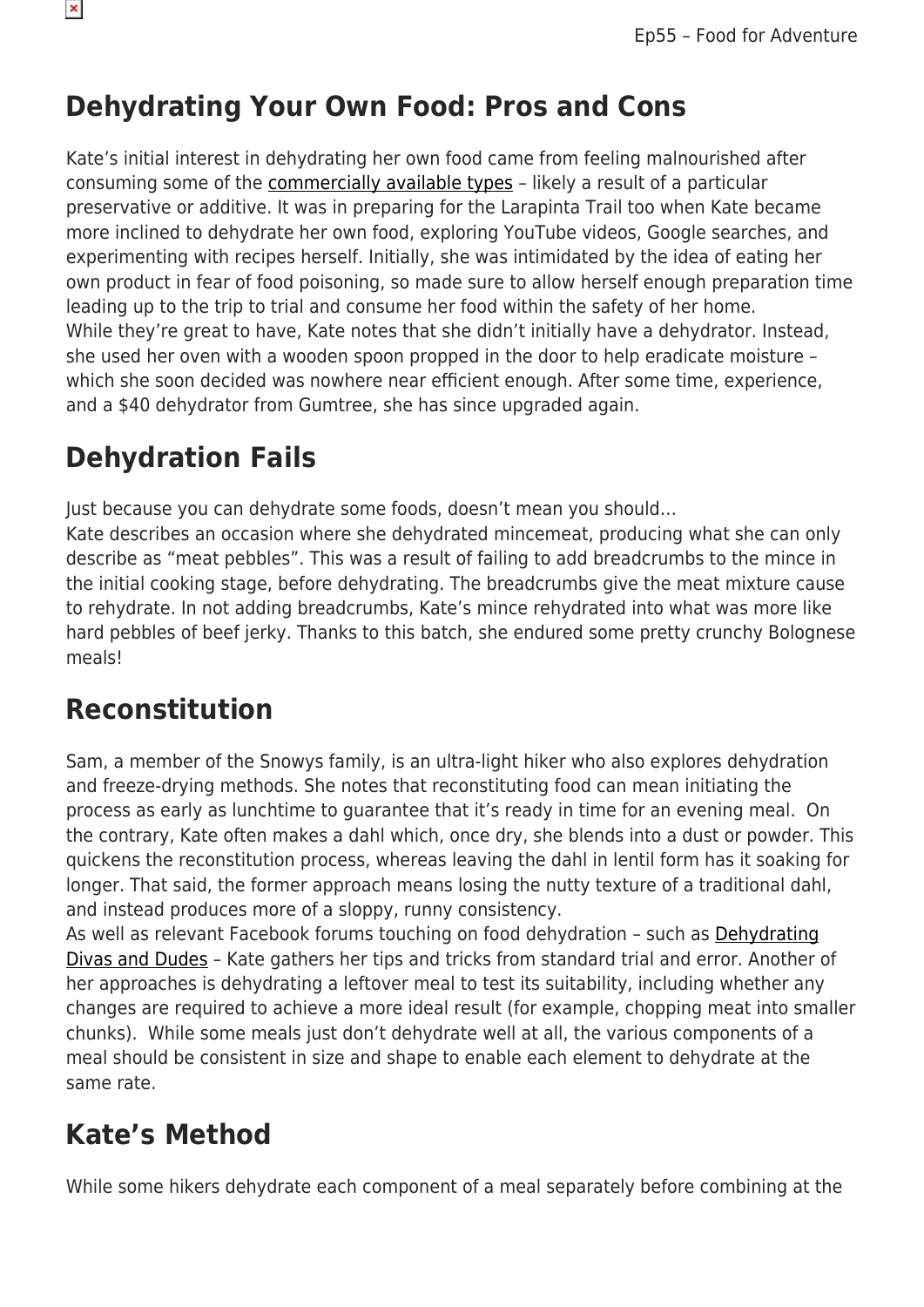rehydration stage – Kate cooks her Bolognese sauce in its entirety, including an abundance of vegetables. When it comes to eating, she either boils pasta or prepares Deb Instant mashed potato as the base and separately reconstitutes her mince pasta sauce.

A member of the Snowys Web Team has also used Textured Vegetable Protein (TVP), a meat substitute made with soy flour and high in both fibre and protein. While its taste is for a particular palette, he has used it in meals typically involving hamburger patties or mince, and claims that with enough added flavour it can contribute to a punchy, plant-based, pitstop meal on the mountain top.

In terms of water usage, cous cous is a more efficient choice than pasta. Kate tends to not take pasta on a hiking trip due to both the volume of water and time required to cook, instead opting for Deb Instant mashed potato as her carb-base for virtually all meals.

#### **Flavour**

In dehydrating her meals, Kate hasn't found the essence of her food to be affected as much as possibly its texture. If anything, the dehydration process has her food exploding with a more intense, full-bodied flavour. Kate's favourite, flavour-bomb snack is what she calls 'tomato wagon wheels': thickly sliced tomato, dehydrated. The method produces a version of the fruit that's much like a chip, with a much more intense, concentrated tomato hit. In reconstituting food, Kate confirms she's yet to notice any obvious lacking of flavour… though admits this could either be because she serves her meals on a bed of flavourful Deb Instant mashed potato, or eats too hungrily after a long, grueling day on the gradient! A planner, Kate will spend the months leading up to long trips away cooking and dehydrating meals, planning routes, and [mapping her journey](https://www.snowys.com.au/larapinta-trail-guide-book-third-edition). That said, dehydrating tomatoes overnight for wagon wheels is long enough, and she admits to nowadays simply resorting to [branded](https://www.snowys.com.au/hiking-food) [dehydrated food](https://www.snowys.com.au/hiking-food). While most freeze-dried foods are sufficient after long day tackling the tracks, a recommended brand is [Radix Nutrition,](https://www.snowys.com.au/search?w=radix%20nutrition) producing meals ranging from savoury dinners to [nutty, breakfast style meals](https://www.snowys.com.au/apple-cinnamon-turmeric-breakfast-performance-450). Lauren is more inclined towards quick oats with dehydrated milk – but if we're talking breakfast food, Back Country also make a freeze-dried [cooked breakfast](https://www.snowys.com.au/cooked-breakfast) (best served with a blindfold)!

# **6-Month Plan**

Ahead of a hiking trip, Kate often begins preparing six months out, including dehydrating her food. She notes that another benefit to dehydrating food is how long it lasts, only starting to smell close to the end of its life after roughly a year in the freezer. Food that is yet to be eaten or reconstituted is frozen, and Kate also recommends removing the fat from any meat used in cooking. This is what tends to become rancid over time, more so than any other element of a dehydrated meal.

When it comes to eliminating as much moisture as possible, Lauren's approach is to save the moisture sachets, or desiccant bags, and store them in a jar (the food-based ones, Ben… not those found in new t-shirts)! On this note, Ben queries how Kate navigates the inevitable moisture of a freezer… to which Kate admits she isn't entirely sure that freezing dehydrated food is the best approach! That said, she first uses a [vacuum sealer](https://www.snowys.com.au/dometic-12240v-vacuum-sealer) to suck the air from the food packets as an additional precautionary step.